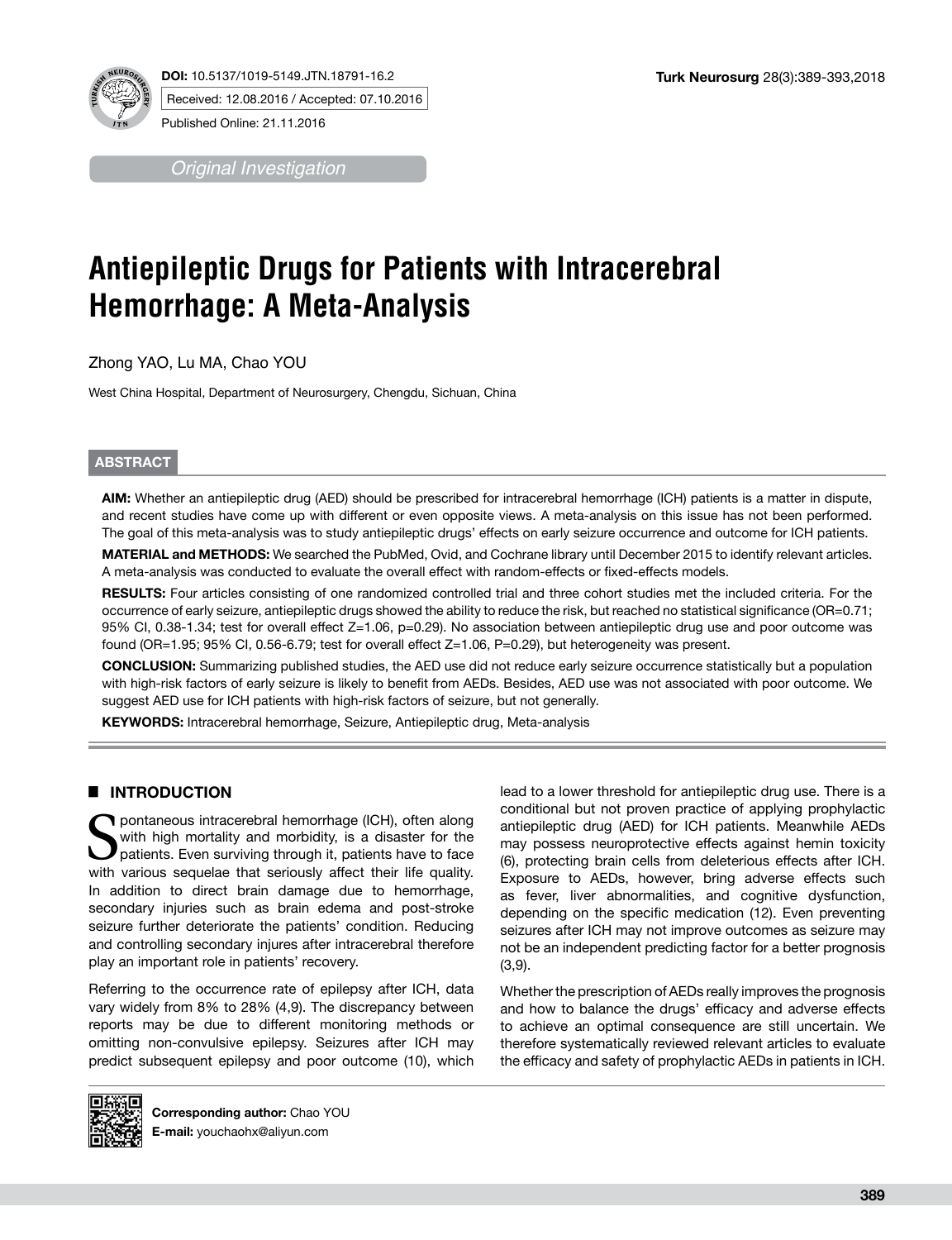## █ **MATERIAL and METHODS**

## **Search Strategy**

We searched PubMed, Ovid, and the Cochrane library until December 2015 to identify relevant studies referring to the prophylactic use of AED in ICH patients. Cited references in selected articles were cross-referred in an effort to collect all the published information. We used MeSHs (cerebral hemorrhage, anticonvulsants) combined with free words (brain bleeding, intracranial bleeding, brain hemorrhages, intracranial hemorrhage, hemorrhagic stroke; phenytoin, carbamazepine, valproic acid, phenobarbital) to search in different databases. The detailed search strategy is listed below.

#### **Inclusion Criteria**

Two reviewers independently screened the titles and abstracts of all selected material. As for relevant studies, the above two authors read the full articles for including references. Inclusion criteria were:

- 1) Study investigated patients with primary ICH
- 2) Intracerebral hemorrhage was diagnosed by a combination of clinical symptoms and imaging results
- 3) Patients presented with prophylactic or therapeutic AEDs after onset of ICH
- 4) Patients without AED use in the medical history
- 5) Compare relevant effect and adverse events between AED and AED-free groups. If more than one study was overlapping or covered the same subjects, only the one with a larger number of patients was included.

In case of disagreements, we referred them to the third author or an independent party.

#### **Outcome Definition**

The primary outcome was occurrence of early seizure. Poststroke seizure occurring within 1 week of ICH onset is defined as early seizure, while epilepsy after 1 week is classified as late seizure (1). Meanwhile early seizure excluded seizures at the onset of ICH. The secondary outcome was the patients' poor prognosis, which was evaluated with different tools and scales in included studies. In this study, to achieve consistent evaluation, we defined poor outcome as follows: modified Rankin scale (mRS)>4, the National Institute of Health Stroke Scale (NIHSS)>14, and need for skilled nursing or death.

#### **Data Extraction**

Two authors independently extracted data from each study: first author's name, publication year, specific numbers in the treated or control groups, occurrence of seizures, adverse effects, AED types, patients' outcomes at the endpoint or death.

#### **Statistical Analysis**

A pooled odds ratio (OR) and 95% confidence interval (CI) were calculated for dichotomous variables using the Mantel– Haenszel and fixed/random-effects model. Heterogeneity among included studies was measured with Cochrane' Q test and  $I^2$  test, with a threshold of  $p<0.10$  indicated heterogeneity. If heterogeneity did not exist (p>0.10), a fixed-effects model was applied; otherwise the random-effects model was used. The Z-test was performed for testing overall effect, and p<0.05 was considered significant. All the data analysis was performed with "Review Manager 5.3"software.

## █ **RESULTS**

## **Search Results**

As Figure 1 shows, we identified 978 citations through 3 databases. After excluding 955 articles by screening the abstracts, we evaluated the full text of 23 reports. Eventually we included 4 studies covering 655 patients in data synthesis, consisting of one randomized controlled trial and 3 cohort studies (Table I).

#### **Study Characteristics**

There was only one randomized controlled trial (RCT) identified which included 72 patients (4). Considering the number was too small to synthesize data and draw a reasonable conclusion, we included this study in observational studies to evaluate pooled effect.

Though this incorporated method is controversial, several reports have verified its reliability (14,16). Shrier et al. found that the advantages to including both randomized controlled trials and observational studies in meta-analyses outweigh the disadvantages (15). Passero et al. conducted a retrospective cohort study evaluating the occurrence of early seizure in subgroups of ICH location (9). Messe et al. conducted a prospective cohort study, which was the placebo arm of a randomized controlled trial exploring the association between AED use and outcome (7). Reddig et al., as a retrospective cohort study, tried to find out whether ICH patients benefit from AED (11).

#### **Meta-Analysis**

Finally four studies with a total of 1285 patients were included in this study. In the pooled analysis, prophylactic AED use seemed to decrease the occurrence of early seizures, but no statistically significant difference was found (OR=0.71; 95% CI,  $0.38-1.34$ ; test for overall effect  $Z=1.06$ ,  $p=0.29$ ; Figure 2). No substantial heterogeneity existed  $(I^{2}=45\%)$ .

A poor outcome was not associated with AED use (OR=1.95; 95%CI, 0.56-6.79; test for overall effect Z=1.06, P=0.29; Figure 3). However, an inconsistency existed between studies  $(1<sup>2</sup>=74%)$ , and the random-effects model was applied. Due to too few studies and limited data, we could not conduct metaregression and subgroup analysis. In the sensitivity analysis, however, each study's influence on the overall meta-analysis result was estimated by repeating the meta-analysis while omitting one study at each turn. Statistically, the same results were obtained, indicating this meta-analysis was stable.

## █ **DISCUSSION**

Our findings indicated no association between prophylactic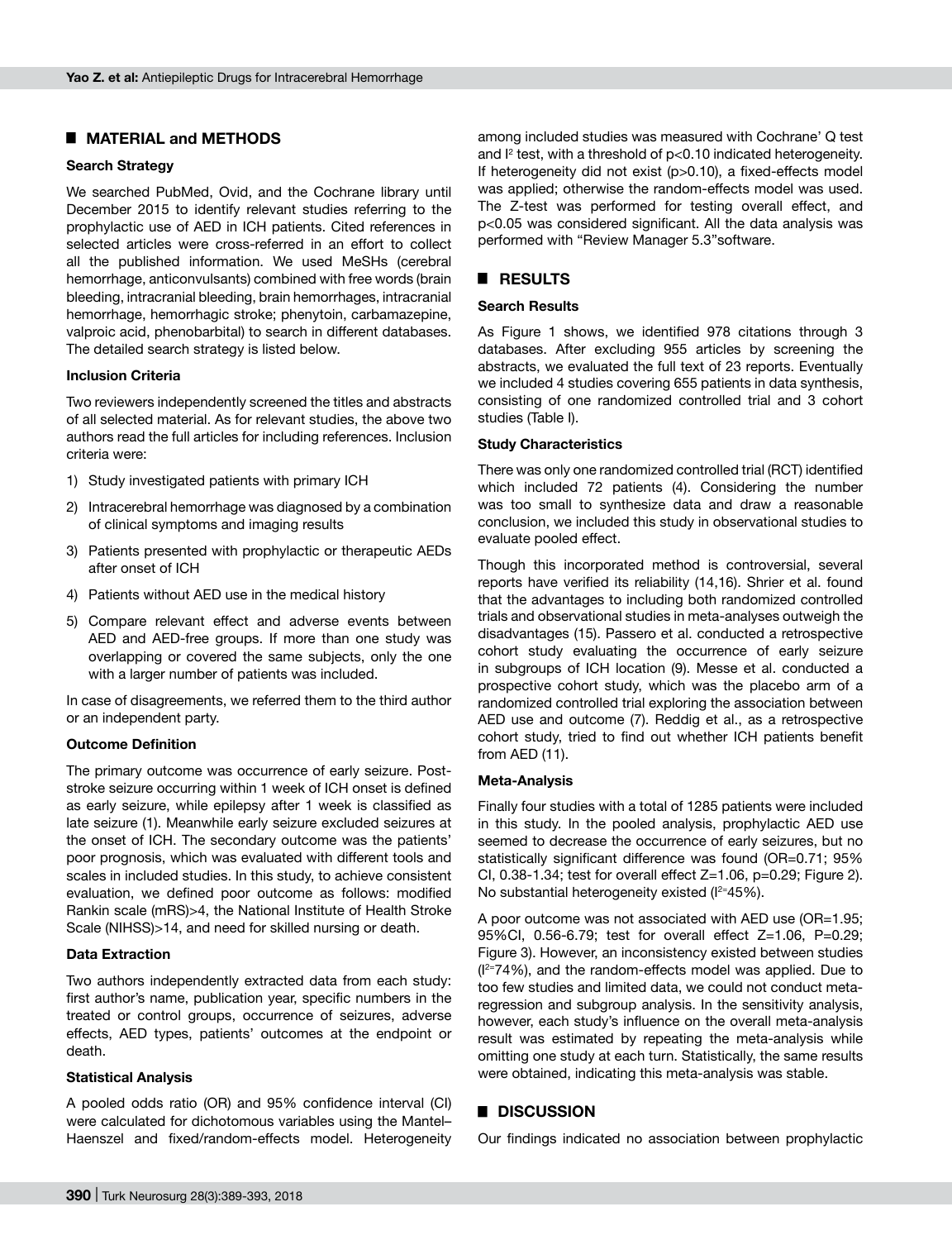|                  |             |               |               | Follow-up | Mean age | <b>Method of detecting</b>  |  |
|------------------|-------------|---------------|---------------|-----------|----------|-----------------------------|--|
| <b>Study</b>     | Country     | <b>Period</b> | <b>AEDs</b>   | (days)    | (yrs)    | seizure                     |  |
| Gilad 2011 (4)   | Israel      | 2003-2008     | VPA           | 365       | 69.5     | Observed and EEG            |  |
| Messe 2009 (7)   | Multicenter | 2005          | <b>PHT</b>    | 90        | 66.1     | $- -$                       |  |
| Passero 2002 (9) | Italy       | 1979-1996     | Phenobarbital | 30        | 65.6     | Direct observation          |  |
| Reddig 2011 (11) | USA         | 2004-2007     | LEV. PHT      | $- -$     | 63       | Clinical and electrographic |  |

**Table I:** Characteristics of Included Studies in this Meta-Analysis

*VPA: Valproic acid, EEG: Electroencephalography, PHT: Phenytoin, LEV: Levetiracetam, USA: United States of America.*



| Included                                                              |                     |       |         | Studies included in<br>(meta-analysis) +<br>$(n = 4)$ . | quantitative synthesis |                     | <b>Figure 1:</b> Flow diagram<br>showing selection process of<br>included studies.                                                         |
|-----------------------------------------------------------------------|---------------------|-------|---------|---------------------------------------------------------|------------------------|---------------------|--------------------------------------------------------------------------------------------------------------------------------------------|
|                                                                       | <b>Experimental</b> |       | Control |                                                         |                        | <b>Odds Ratio</b>   | <b>Odds Ratio</b>                                                                                                                          |
| <b>Study or Subgroup</b>                                              | Events              | Total |         |                                                         | Events Total Weight    | M-H, Fixed, 95% CI  | M-H, Fixed, 95% CI                                                                                                                         |
| <b>Gilad 2011</b>                                                     |                     | 36    | 4       | 36                                                      | 17.1%                  | $0.23$ [0.02, 2.15] |                                                                                                                                            |
| Passero 2002                                                          | 13                  | 423   | 12      | 227                                                     | 66.7%                  | $0.57$ [0.25, 1.27] |                                                                                                                                            |
| Reddig 2011                                                           | 5                   | 46    | 7       | 111                                                     | 16.1%                  | 1.81 [0.54, 6.03]   |                                                                                                                                            |
| Total (95% CI)                                                        |                     | 505   |         |                                                         | 374 100.0%             | $0.71$ [0.38, 1.34] |                                                                                                                                            |
| Total events                                                          | 19                  |       | 23      |                                                         |                        |                     |                                                                                                                                            |
| Heterogeneity: Chi <sup>2</sup> = 3.61, df = 2 (P = 0.16); $P = 45\%$ |                     |       |         |                                                         |                        |                     | 0.01<br>0.1<br>10                                                                                                                          |
| Test for overall effect: $Z = 1.06$ (P = 0.29)                        |                     |       |         |                                                         |                        |                     | 100<br>Favours [experimental] Favours [control]                                                                                            |
|                                                                       |                     |       |         |                                                         |                        |                     | Figure 2: Forest plot depicting pooled odds ratio for early seizure occurrence; p<0.05 is considered statistically significant for Z-test. |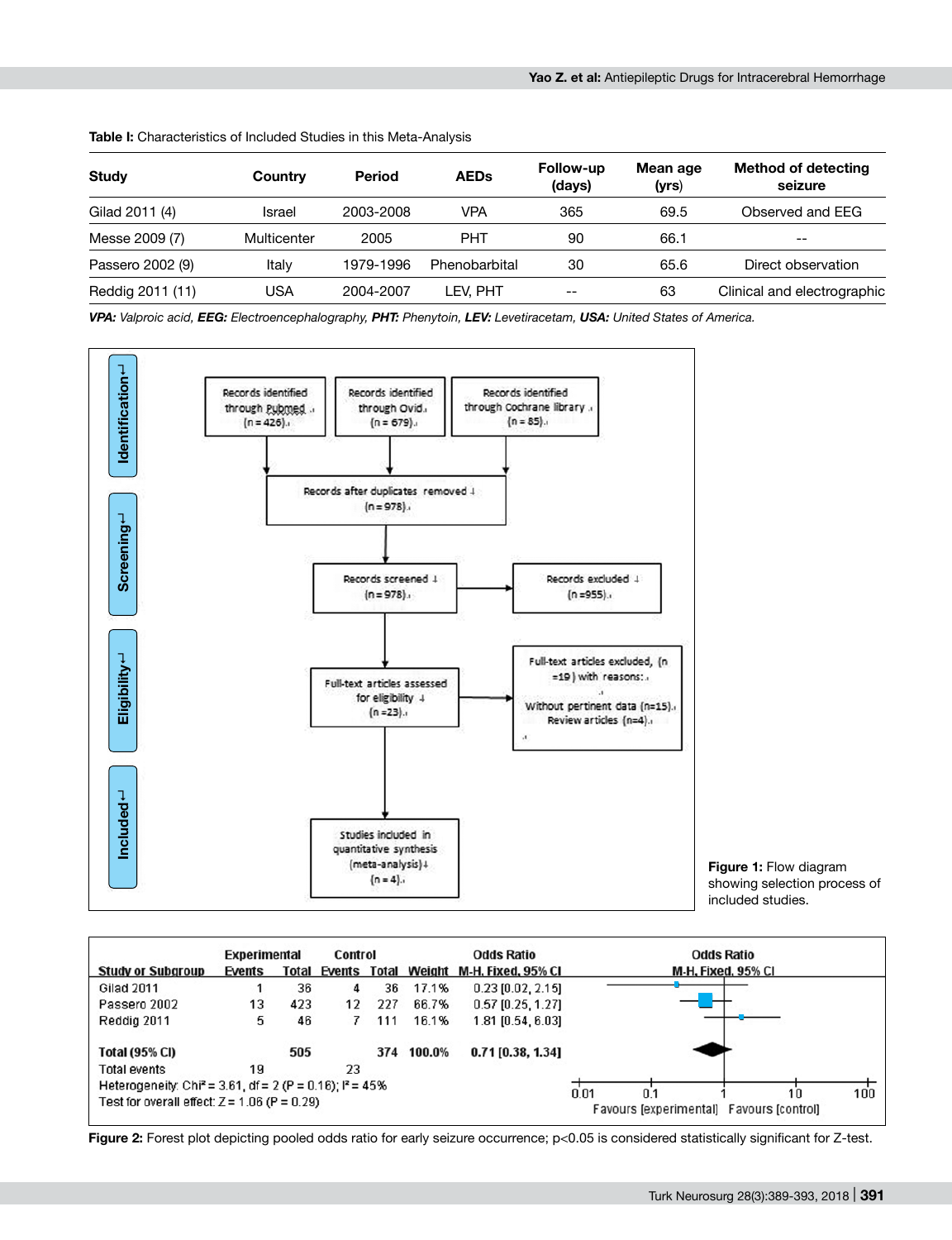|                                                                                                | <b>Experimental</b> |    | Control |     |        | <b>Odds Ratio</b>                             | <b>Odds Ratio</b>                                                    |
|------------------------------------------------------------------------------------------------|---------------------|----|---------|-----|--------|-----------------------------------------------|----------------------------------------------------------------------|
| <b>Study or Subgroup</b>                                                                       | Events              |    |         |     |        | Total Events Total Weight M-H, Random, 95% CI | M-H, Random, 95% CI                                                  |
| Gilad 2011                                                                                     |                     | 29 | 3       | 27  | 18.1%  | $0.29$ [0.03, 2.93]                           |                                                                      |
| Messe 2009                                                                                     | 15                  | 23 | 67      | 268 | 39.2%  | 5.63 [2.28, 13.86]                            |                                                                      |
| Reddig 2011                                                                                    | 24                  | 46 | 43      | 109 | 42.7%  | 1.67 [0.84, 3.35]                             |                                                                      |
| <b>Total (95% CI)</b>                                                                          |                     | 98 |         | 404 | 100.0% | 1.95 [0.56, 6.79]                             |                                                                      |
| Total events                                                                                   | 40                  |    | 113     |     |        |                                               |                                                                      |
| Heterogeneity: Tau <sup>2</sup> = 0.82; Chi <sup>2</sup> = 7.70, df = 2 (P = 0.02); $P = 74\%$ |                     |    |         |     |        |                                               |                                                                      |
| Test for overall effect: $Z = 1.06$ (P = 0.29)                                                 |                     |    |         |     |        |                                               | 100<br>0.01<br>0.1<br>10<br>Favours [experimental] Favours [control] |

**Figure 3:** Forest plot depicting pooled odds ratio for poor outcome; p<0.05 is considered statistically significant for Z-test.

AED use and the risk of early seizure, in line with previous studies (8,11).

The mechanism of early seizures is still unclear, and relevant studies mostly focus on cellular biochemical dysfunction and mass effect. Though AED seemed to effectively reduce early seizure occurrence according to clinical experience, we concluded that prophylactic AED use did not reduce this risk. A possible reason is that AED use was not applied randomly, and clinicians were inclined to prescribe AED to patients with high-risk factors of seizure. In observational studies, this confounding factor by indication may lead to bias of early seizure occurrence between control and treatment groups. In a randomized controlled trial (4), a trend toward reduce early seizure incidence was detected compared to the control group, although it did not reach statistical significance. Until now, few RCTs show reduction of early seizure occurrence in patients with prophylactic AED use. The guidelines also do not recommend prophylactic anti-seizure medication for ICH patients (5). Methods of monitoring seizure occurrence were variable, and using continuous EEG is more likely to detect the virtual occurrence rate.

Otherwise, there are some high-risk factors of early seizure, including cortex involvement, lobar ICH, young age and severe stroke. In subgroup or stratified analysis, prescribing AEDs was able to prevent early seizure in ICH patients with high-risk factors (9). Considering that seizures after ICH may lead to secondary bleeding and midline shift (17), preventing seizures is helpful. Therefore, general prescription of AED to ICH patients is irrational, but certain patients with high-risk factors seem to benefit from AEDs.

Our analysis also found that AED use was not associated with a poor outcome. With regard to the relation between AED use and poor outcome, previous studies reported different and even opposite conclusions. Gilad et al.'s mini RCT demonstrated valproic acid treatment improved NIHSS scores in ICH patients, maybe due to valproic acid possessing a neuroprotective effect (4,6). However, several reports indicated AEDs bring about many adverse effects, resulting in poor outcome and even mortality (7,8). Different AEDs and even mixed drug use without dose explanation were presented in included studies, creating an inconsistency in our analysis (I $^{2}$ =74%, Figure 3), and contributing to application of the fixed-effects model. Sensitivity meta-analysis did not change the result statistically. Except for the included studies, many articles also referred to an association between AED use and poor outcome, but were excluded due to lack of a control group or eligible data. Sheth et al. used the multivariate regression model, proving AEDs could not predict poor outcome (13). A multivariate analysis was also used by Battey et al. (2), arriving at the same result that AEDs were not related with poor outcome. Currently the evidence supporting AEDs' contribution to a poor outcome is not adequate. Combined with our above result, we suggest AED use for ICH patients with high-risk factors of seizure but not generally.

This meta-analysis still had some limitations. First, as an observational studies analysis, unavoidable inherent bias existed. Secondary, unpublished non-English studies were missed, resulting in selection bias. Besides, due to the limited eligible data and information, we could not conduct formal meta-analysis and further subgroup analysis. Many studies have investigated AEDs' predicting effect on the outcome with regression analysis, from which we could not extract specific data (2,8,13). Otherwise, the included studies applied different detection methods and appraisal scales for outcome evaluation, contributing to substantial heterogeneity. Most importantly, there is no high quality RCT or big sample number cohort study for analysis. Despite the above shortages, the strength of this meta-analysis outweighed its limitations. There are very few meta-analyses assessing AEDs' effect on ICH patients. Our analysis synthesized existing data to draw valuable conclusions, in an attempt to solve controversial issues and urge further RCTs. Though substantial heterogeneity existed, sensitivity analysis did not change the result statistically, indicating reliability of the result.

## █ **CONCLUSION**

AED use is not associated with reduced early seizure occurrence rate and poor outcome, though a population with high-risk factors of early seizure will likely benefit from AEDs. Prescribing AEDs for certain high-risk patients is reasonable and clinically feasible.

## █ **REFERENCES**

1. Anonymous: Guidelines for epidemiologic studies on epilepsy. Commission on Epidemiology and Prognosis, International league against epilepsy. Epilepsia 34: 592-596, 1993